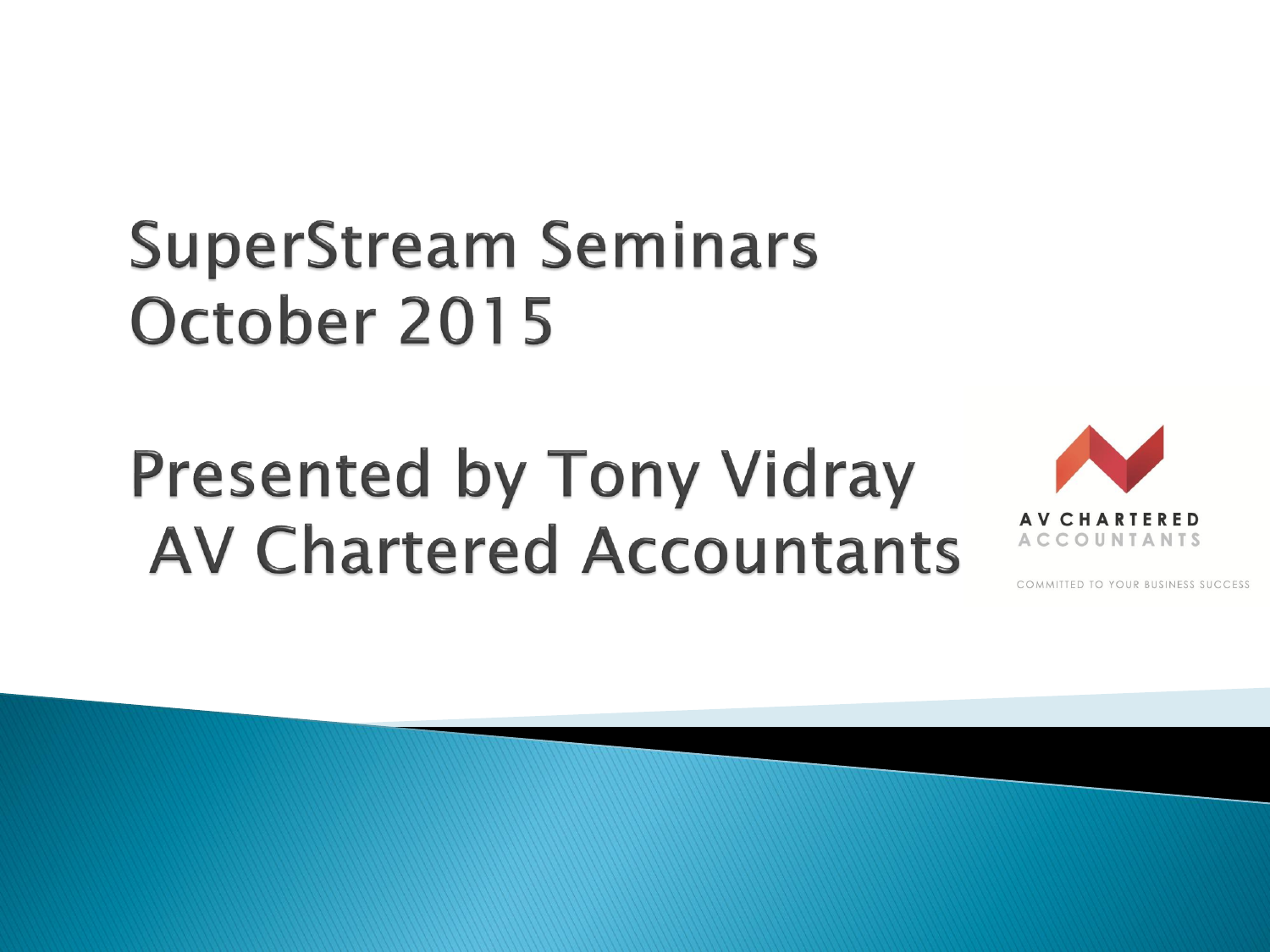## Disclaimer

This presentation represents the opinion of the presenter and is intended to give a general overview. They are not intended to be specific professional advice. For that you should consult our firm and one of our Chartered Accountants or other suitably qualified professionals will analyse your specific circumstances and advise you accordingly.

We, AV Chartered Accountants expressly disclaim all liability for any loss or damage arising from reliance upon any information in these papers without specific advice that applies to you.

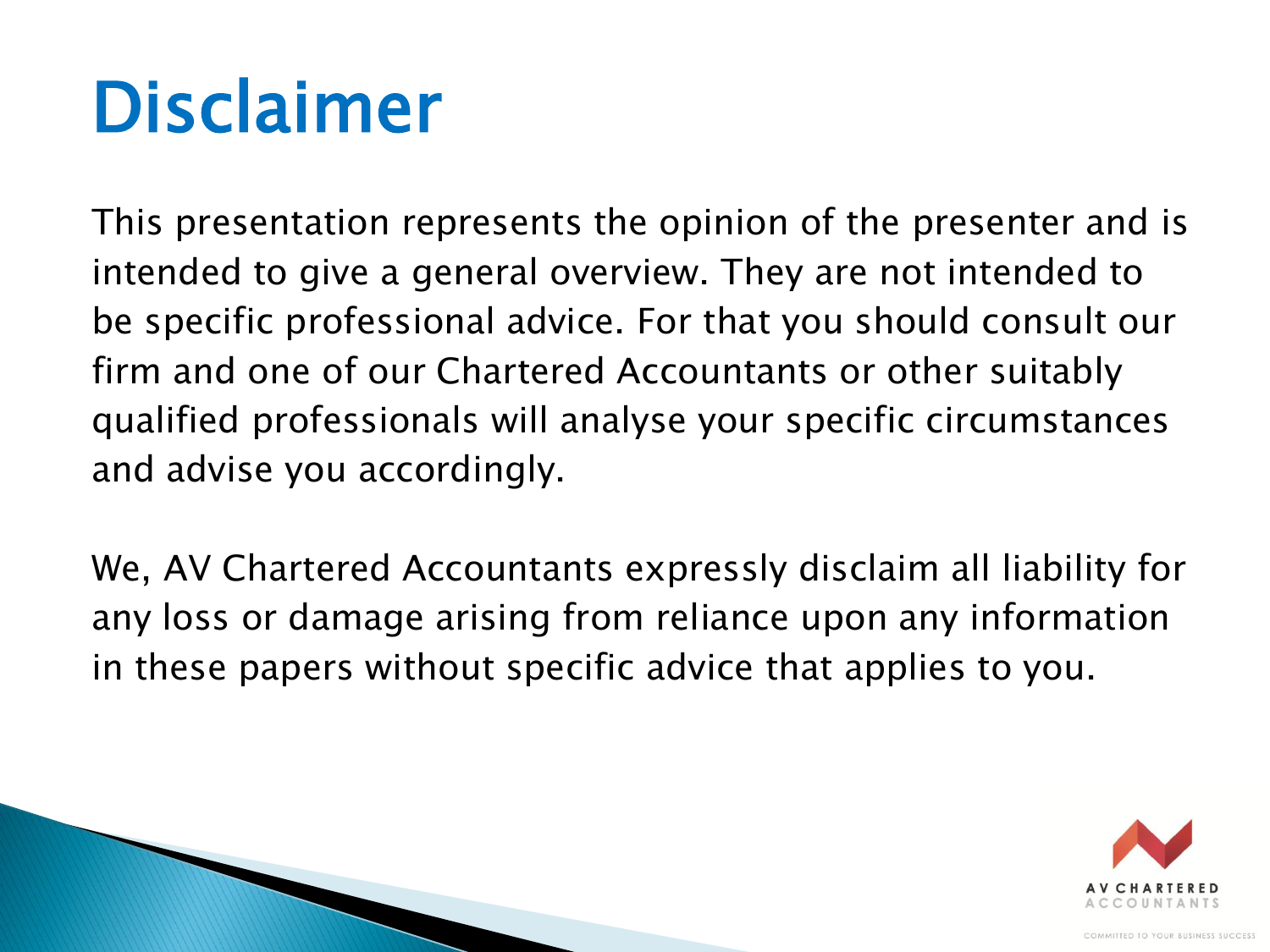## What is SuperStream?

AJV definition….

SuperStream is a methodology whereby employers paying superannuation on behalf of their employees are compliant with new rules.

In its simplest terms paying super one way will be compliant, paying another way will not…

The current way of drawing cheques, Bpay and EFT will not be SuperStream compliant.

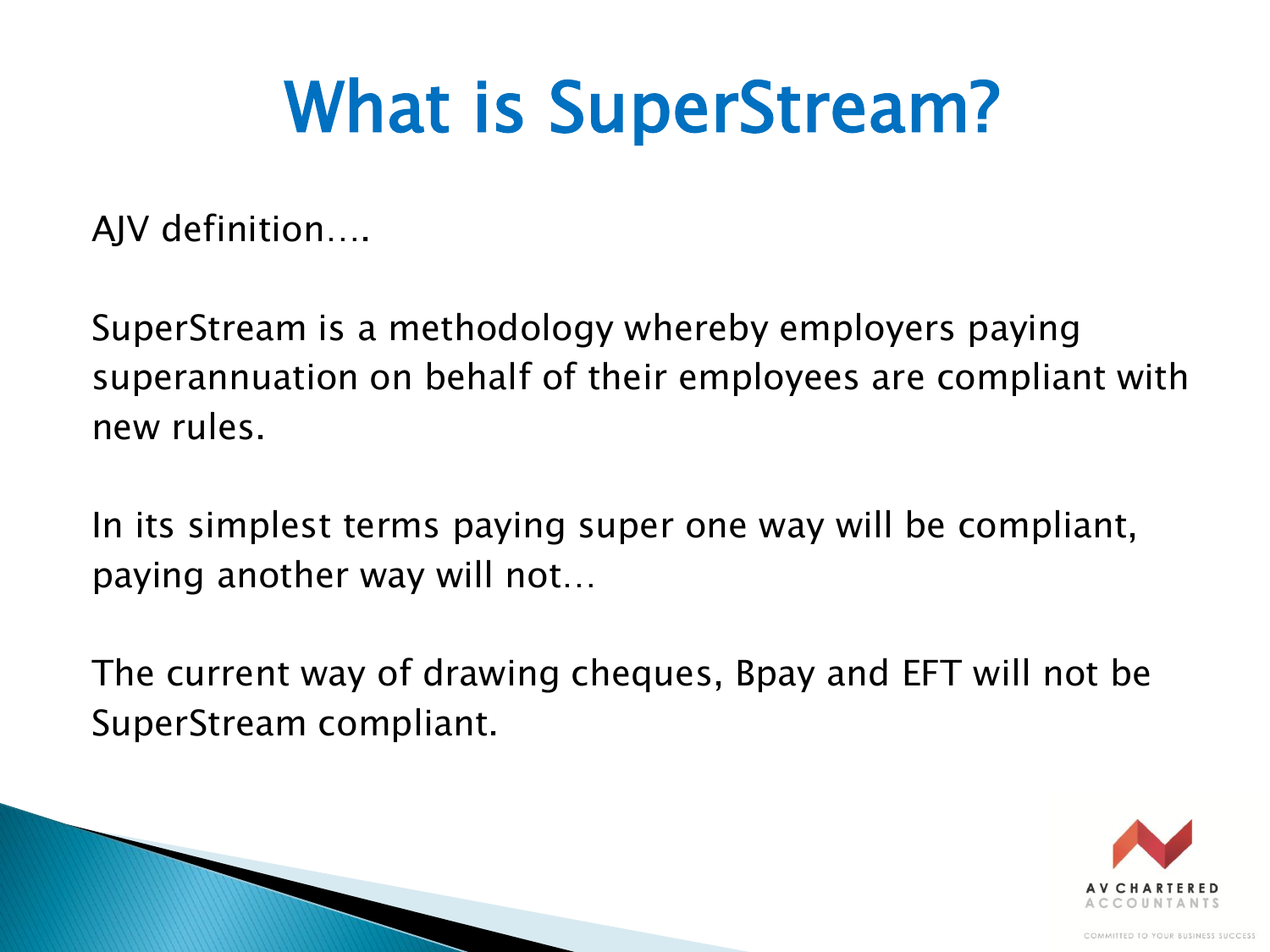## Split up into two groups

Was:

| Large Employers     | <b>Small Employers</b> |
|---------------------|------------------------|
| $>$ 19 employees ** | $\le$ 19 employees **  |

 $**$  One hour in one week = one employee. (not Full time equivalents).

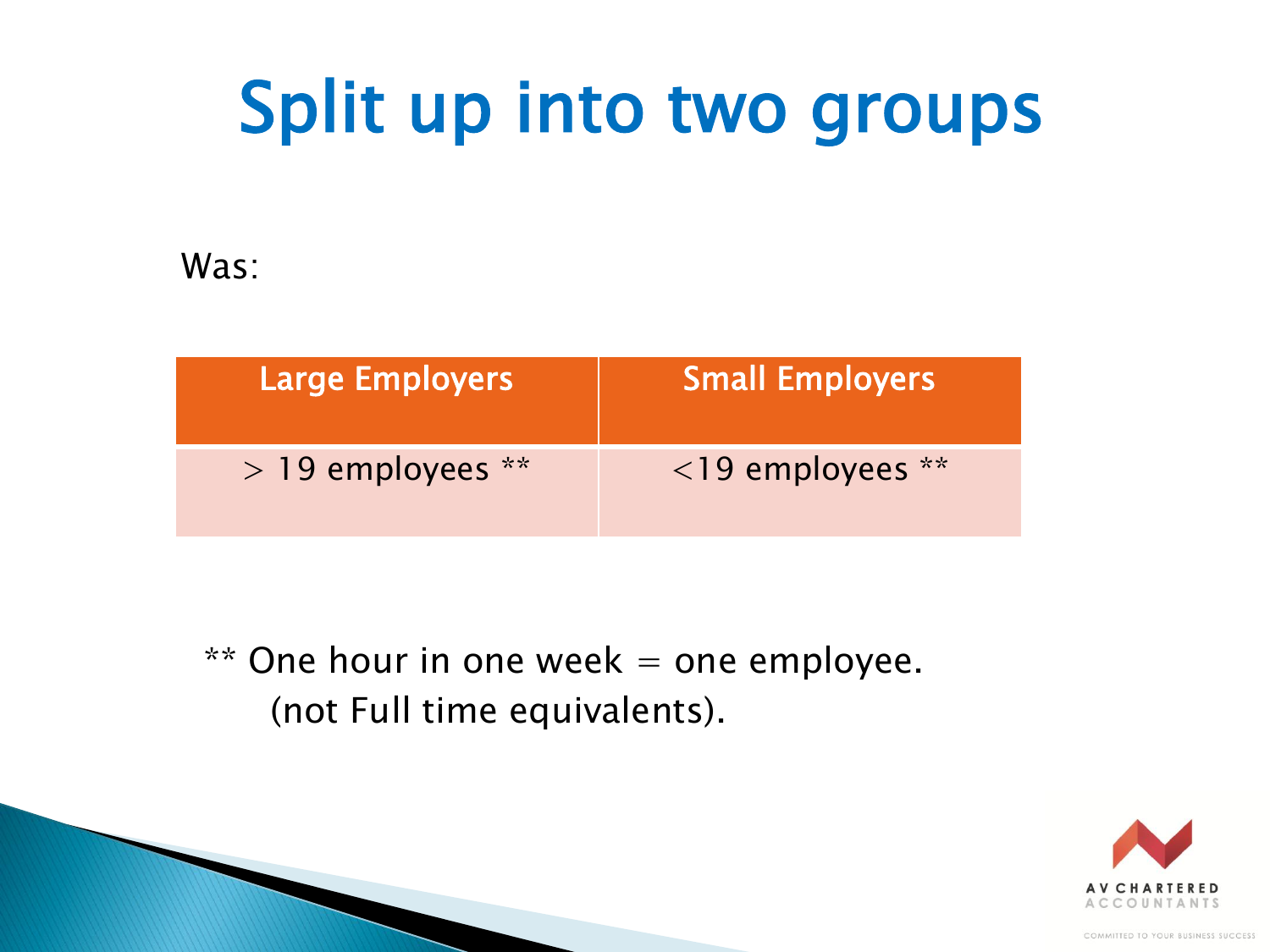# Split up into two groups (cont)

From 01 July 2015:

| <b>Large Employers</b>                  | <b>Small Employers</b>             |
|-----------------------------------------|------------------------------------|
| $>$ \$2m turnover pa (T1)<br><b>AND</b> | $\leq$ \$2m turnover pa (T1)<br>OR |
| $>$ 19 employees                        | $<$ 19 employees                   |

eg1 Turnover =  $$8.2m, 15$  employees = Small eg2 Turnover  $= $1.7m, 27$  employees  $=$  Small

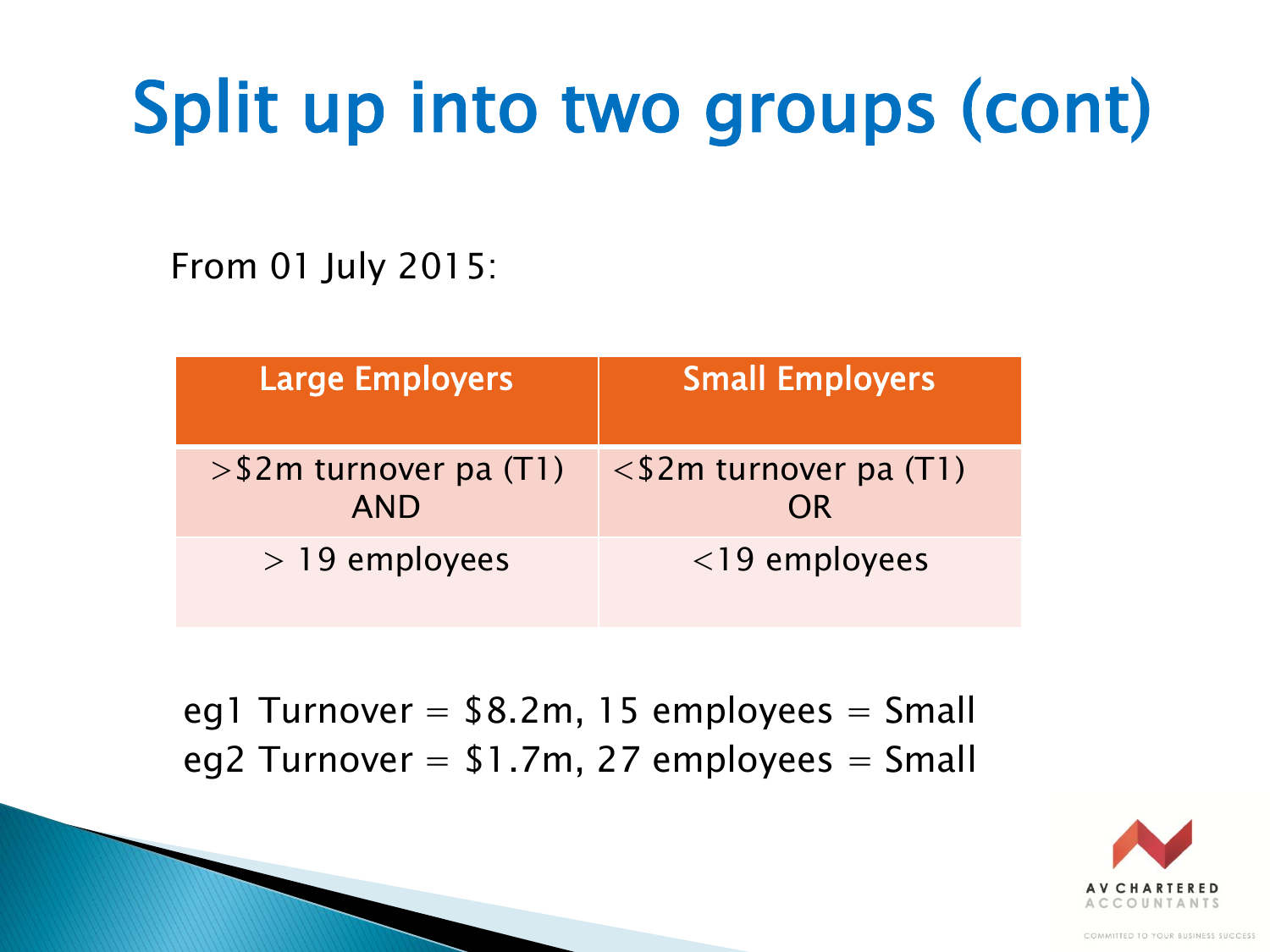#### Deadlines



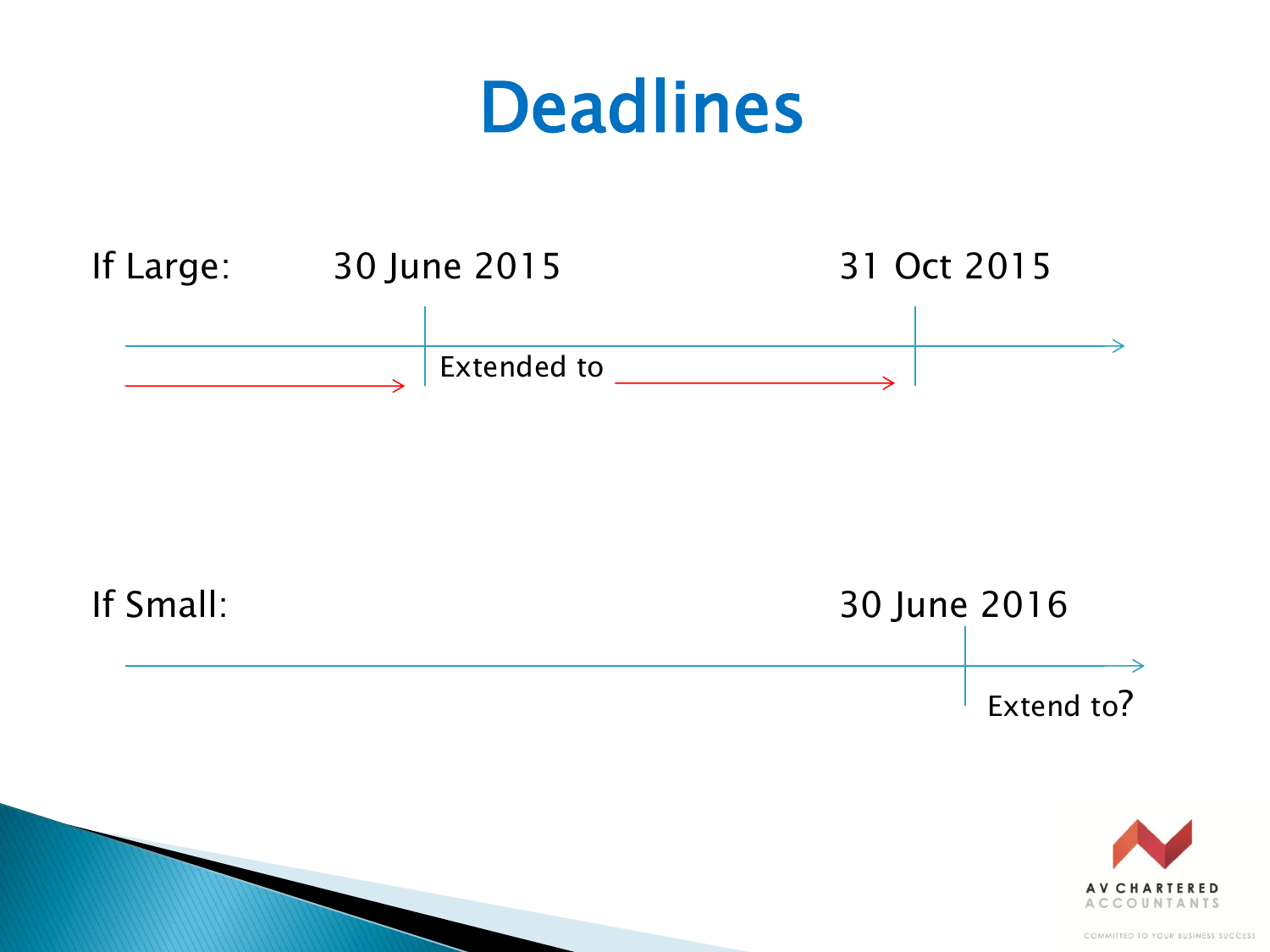## The Options

To be SuperStream compliant, you need to pay super Electronically as well as sending details of your employees electronically.

If Large:

- •Use a Service Provider, or
- •Use your payroll system.

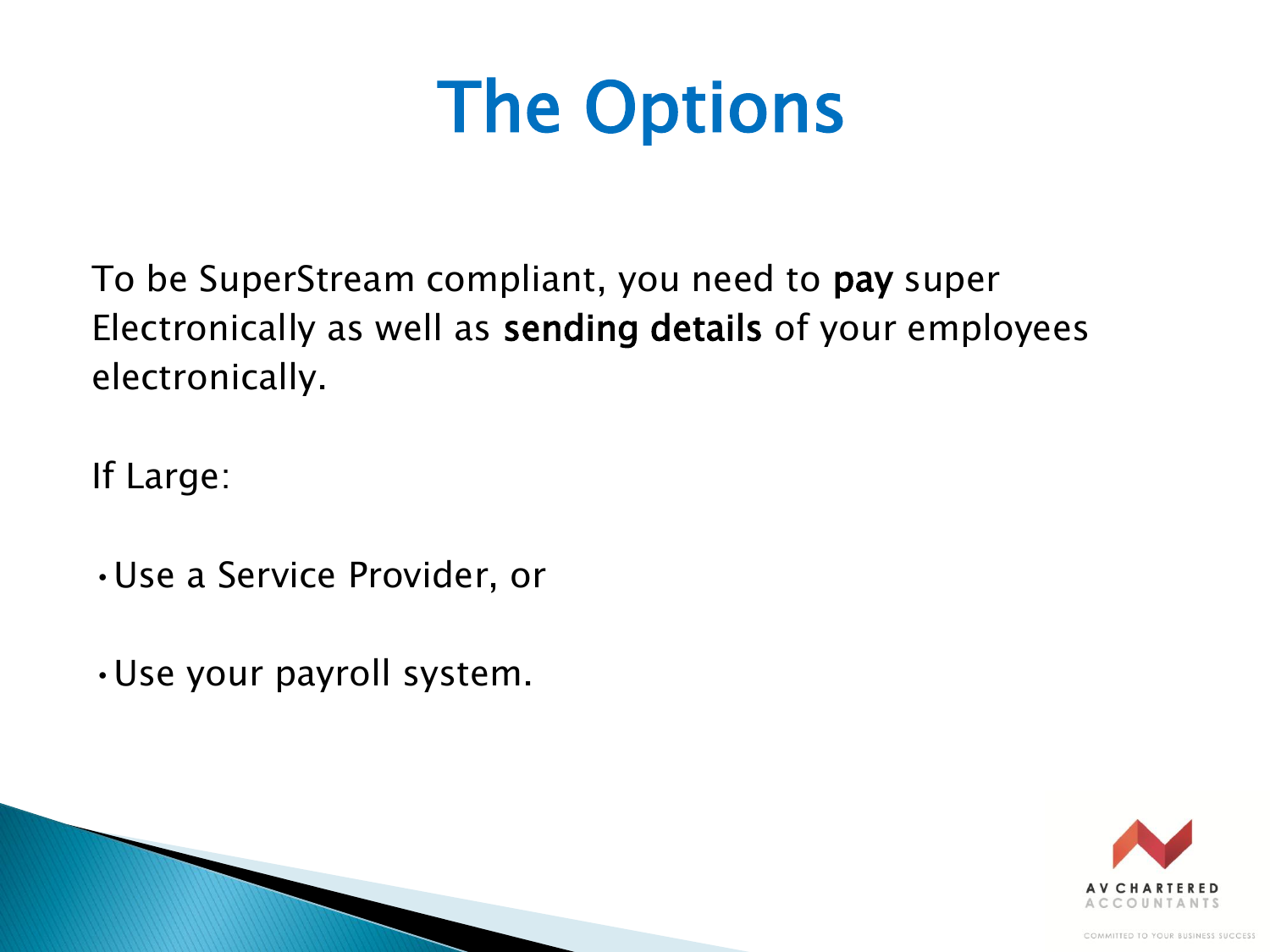To be SuperStream compliant, you need to pay super Electronically as well as sending details of your employees electronically.

If Small:

- •Use a Service Provider, or
- •Use your payroll system or a third option
- •Use the ATO's Small Business Superannuation Clearing House.

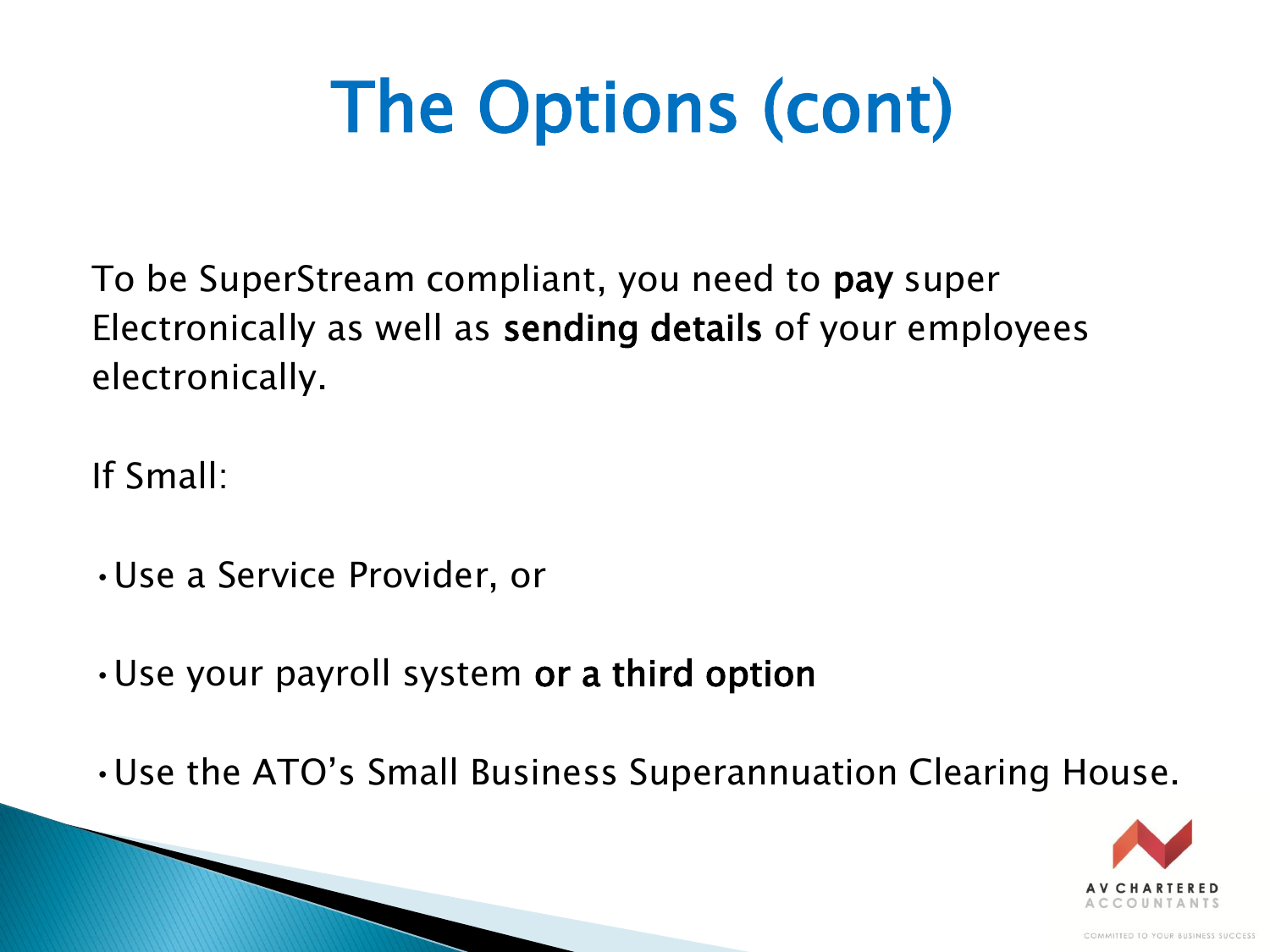#### Use a Service Provider:

[https://www.youtube.com/watch?t=31&v=P3Q\\_bBON4Cc](https://www.youtube.com/watch?t=31&v=P3Q_bBON4Cc)



Duration 01:19. A transcript of Employer using a service provider presentation is also available.

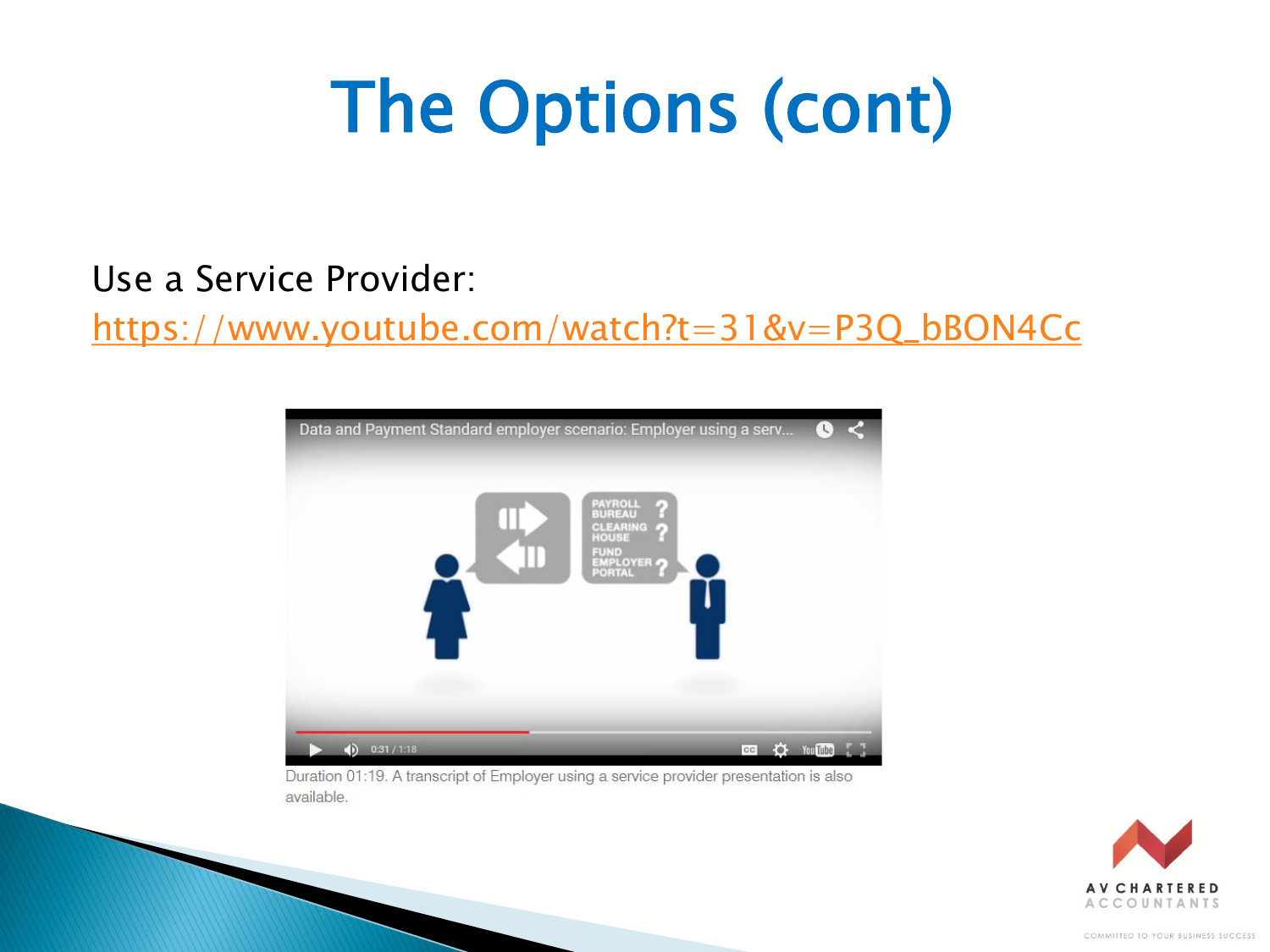| <b>CLEARING HOUSES AND OTHER SERVICE PROVIDERS</b> |                                                     |                |  |  |
|----------------------------------------------------|-----------------------------------------------------|----------------|--|--|
| Company                                            | <b>Product</b>                                      | <b>Version</b> |  |  |
|                                                    |                                                     |                |  |  |
| <b>Australian Taxation Office</b>                  | <b>Small Business Superannuation Clearing House</b> | Not applicable |  |  |
| <b>ClickSuper Pty Ltd</b>                          | <b>ClickSuper</b>                                   |                |  |  |
| <b>Colonial First State</b>                        | <b>CFS Clearing House</b>                           |                |  |  |
| <b>LUCRF Pty Ltd</b>                               | <b>LUCRF Pty Ltd Clearing House</b>                 | 2.8            |  |  |
| MessageXchange                                     | MessageXchange                                      |                |  |  |
| National Australia Bank Limited                    | <b>NAB SuperPay</b>                                 |                |  |  |
| <b>Ozedi Holdings Pty Ltd</b>                      | <b>Ozedi Direct</b>                                 | 1.0.0          |  |  |
| <b>Rockfast International Pty Ltd</b>              | SuperClearing                                       | 1.0.0.0        |  |  |
| <b>SuperChoice Services</b>                        | SuperChoice                                         |                |  |  |
| Westpac                                            | QuickSuper                                          | 2014.R2        |  |  |

Check your Default Fund, they should have a solution, but will charge a fee. Per employee.

ومسامرها والسامسين

Table is reproduced in full at the end of your notes.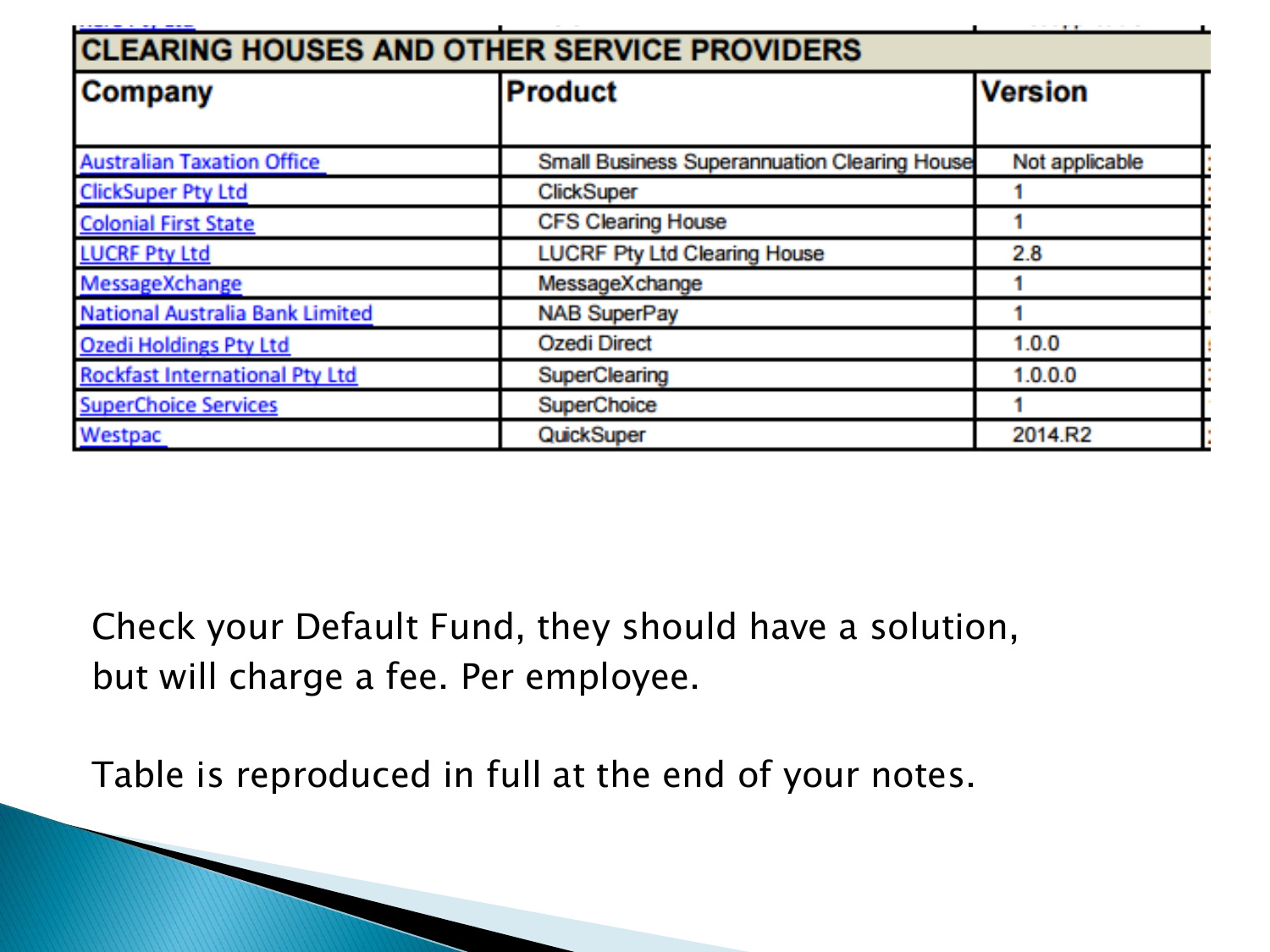Use your Payroll System:

https://www.youtube.com/watch?t=39&v=8KP1zv1Q6So



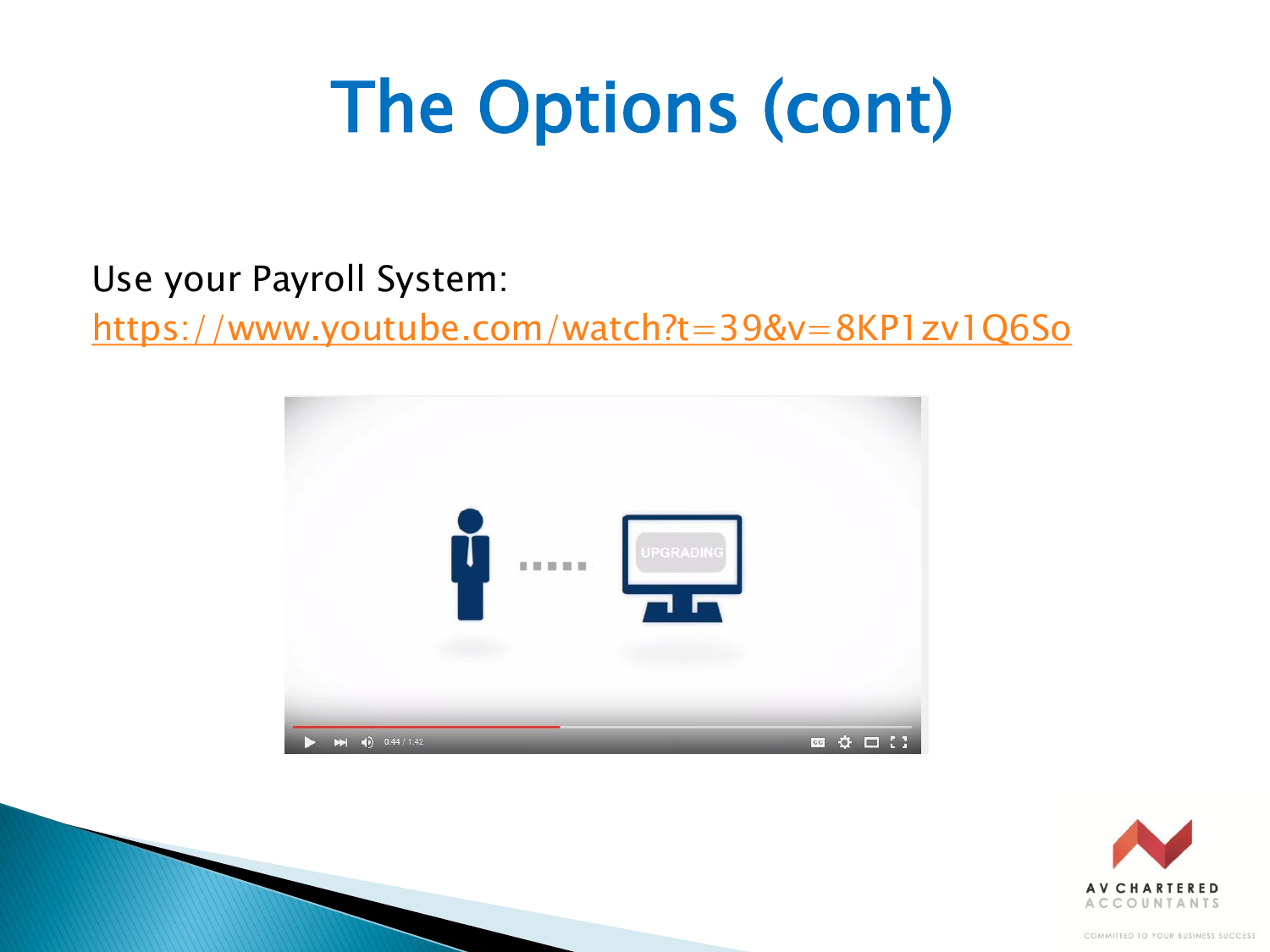Find your Payroll program on the Certified Product Register on the ATO website.

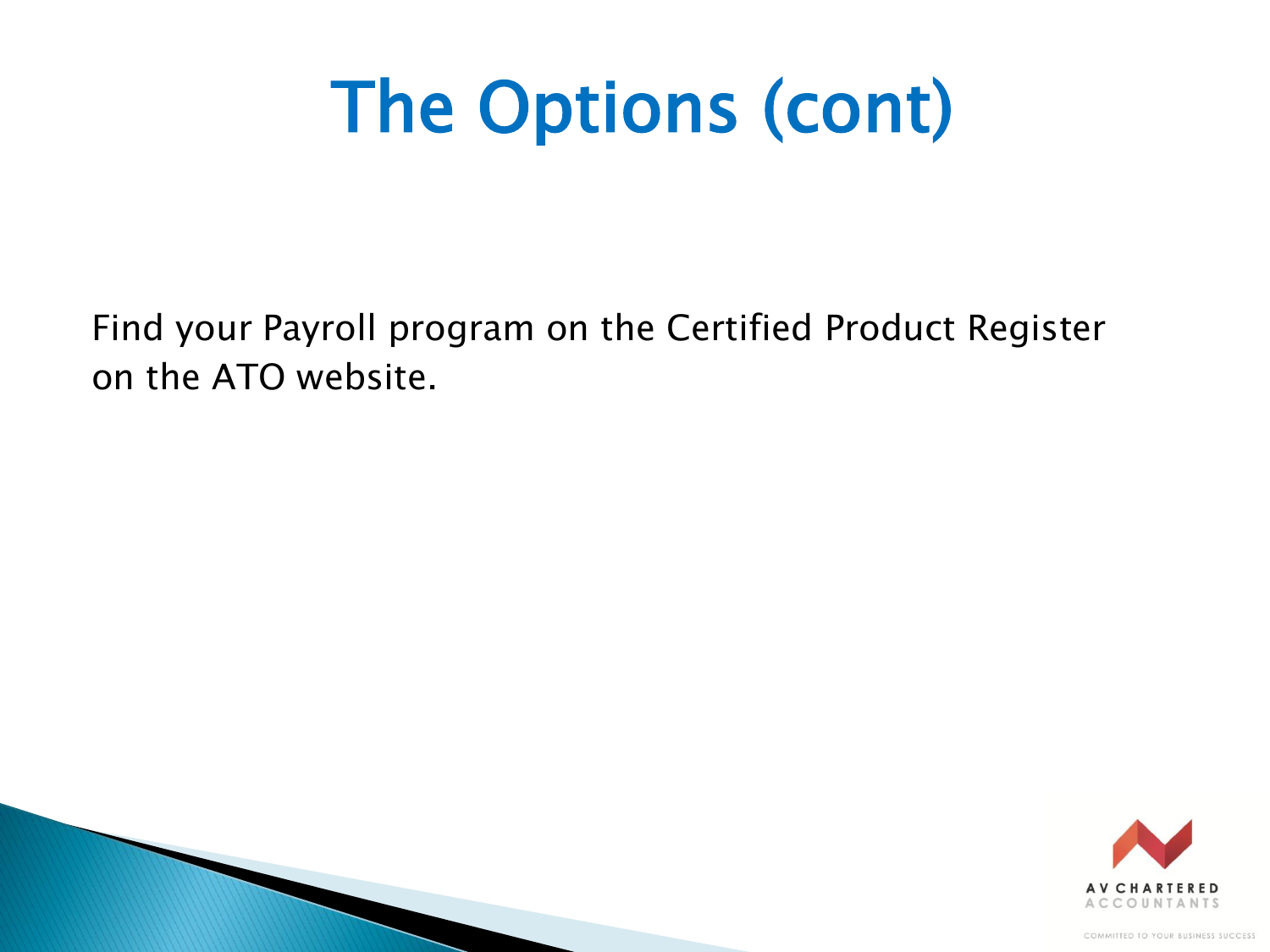#### SUPERSTREAM CERTIFIED PRODUCT REGISTER

#### **PAYROLL SOFTWARE PROVIDERS**

| <b>Company</b>                            | <b>Product</b>                    | <b>Version</b>     | Release date S  |  |
|-------------------------------------------|-----------------------------------|--------------------|-----------------|--|
| <b>ADP Australia</b>                      | <b>EPS</b>                        | $\overline{2}$     | 13-Nov-14       |  |
| <b>Advance Payroll Services</b>           | <b>Advance Payroll Services</b>   | CS <sub>2</sub>    | 8-Apr-15        |  |
| <b>Attache Software Australia Pty Ltd</b> | <b>Attache BI</b>                 | 3.1                | 9-Apr-15        |  |
| <b>Cowden Limited</b>                     | <b>COCO Payroll</b>               | 1.0.9              | 9-Apr-15        |  |
| <b>Custom-Made Software Pty Ltd</b>       | Lewis PAY PACK                    | 9                  | 31-Oct-14       |  |
| e-PayDay Pty Ltd                          | e-PayDay                          | 12                 | 28-Feb-15       |  |
| <b>Fast Track Pty Ltd</b>                 | Desktop V9                        | 9.6                | 7-Dec-14        |  |
| <b>Fast Track Pty Ltd</b>                 | ENT <sub>V9</sub>                 | 9.6.1              | 7-Dec-14        |  |
| <b>Fast Track Pty Ltd</b>                 | Fast Track 360                    | 10.8.5             | 7-Dec-14        |  |
| <b>Frontier Software Pty Ltd</b>          | <b>Frontier SAFF file</b>         | 1                  | 9-Feb-15        |  |
| <b>Fusion 5 (Empower Masterpay)</b>       | Empower-HR-SAFF                   | 11.5               | 10-Mar-15       |  |
| <b>Fusion 5 (Empower Masterpay)</b>       | Empower - HR                      | 11.5               | 24-Mar-15       |  |
| <b>HR3 Pty Ltd</b>                        | HR3pay                            | 2.1.2.90           | $2$ -Feb-15     |  |
| <b>Human Edge Corporation Pty Ltd</b>     | Pay3K Payroll Software            | 35004              | 17-Apr-15       |  |
| <b>Impact Management Group Pty Ltd</b>    | <b>GovReports</b>                 | 1                  | 3-Feb-15        |  |
| <b>Impact Management Group Pty Ltd</b>    | <b>GovReports</b>                 | 1                  | 3-Feb-15        |  |
| <b>iPROsoft Pty Ltd</b>                   | Levesys                           | 3.7                | 16-Dec-14       |  |
| <b>Landmark Software Pty Ltd</b>          | Landmark                          | 6.21               | 18-Nov-14       |  |
| <b>MYOB</b>                               | <b>AccountRight</b>               | 14.4 and above     | 30-Jun-14       |  |
| <b>MYOB</b>                               | <b>MYOB Payglobal</b>             | 4.17.0.0 and above | 5-Mar-15        |  |
| <b>MYOB</b>                               | <b>MYOB EXO Employer Services</b> | 2015.1 and above   | 25-Mar-15       |  |
| <b>NGA Human Resources</b>                | Preceda                           | 12.5.03            | To be confirmed |  |
| <b>Rockfast International Pty Ltd</b>     | <b>Rockfast Revelation</b>        | 545.21             | $1$ -Jul-14     |  |
| <b>SAGE Micropay</b>                      | <b>Meridian Express Super</b>     | 6.4                | 5-Mar-15        |  |
| <b>SAGE Micropay</b>                      | <b>Meridian SAFF</b>              | 6.4SP1             | 4-Mar-15        |  |
| <b>SAGE Micropay</b>                      | <b>Wage Easy Express Super</b>    | 5.2.3              | 30-Mar-15       |  |
| <b>Sybiz Software Pty Ltd</b>             | <b>Visipay</b>                    | 14.1               | 17-Feb-15       |  |
| <b>Ultimate Business Systems</b>          | <b>Ultimate Payroll</b>           | 4.4                | 8-Apr-15        |  |
| <b>Ultimate Business Systems</b>          | <b>Ultimate Payroll</b>           | 4.4                | 8-Apr-15        |  |
| <b>Xero Pty Ltd</b>                       | <b>Xero</b>                       | Not applicable     | 13-Mar-15       |  |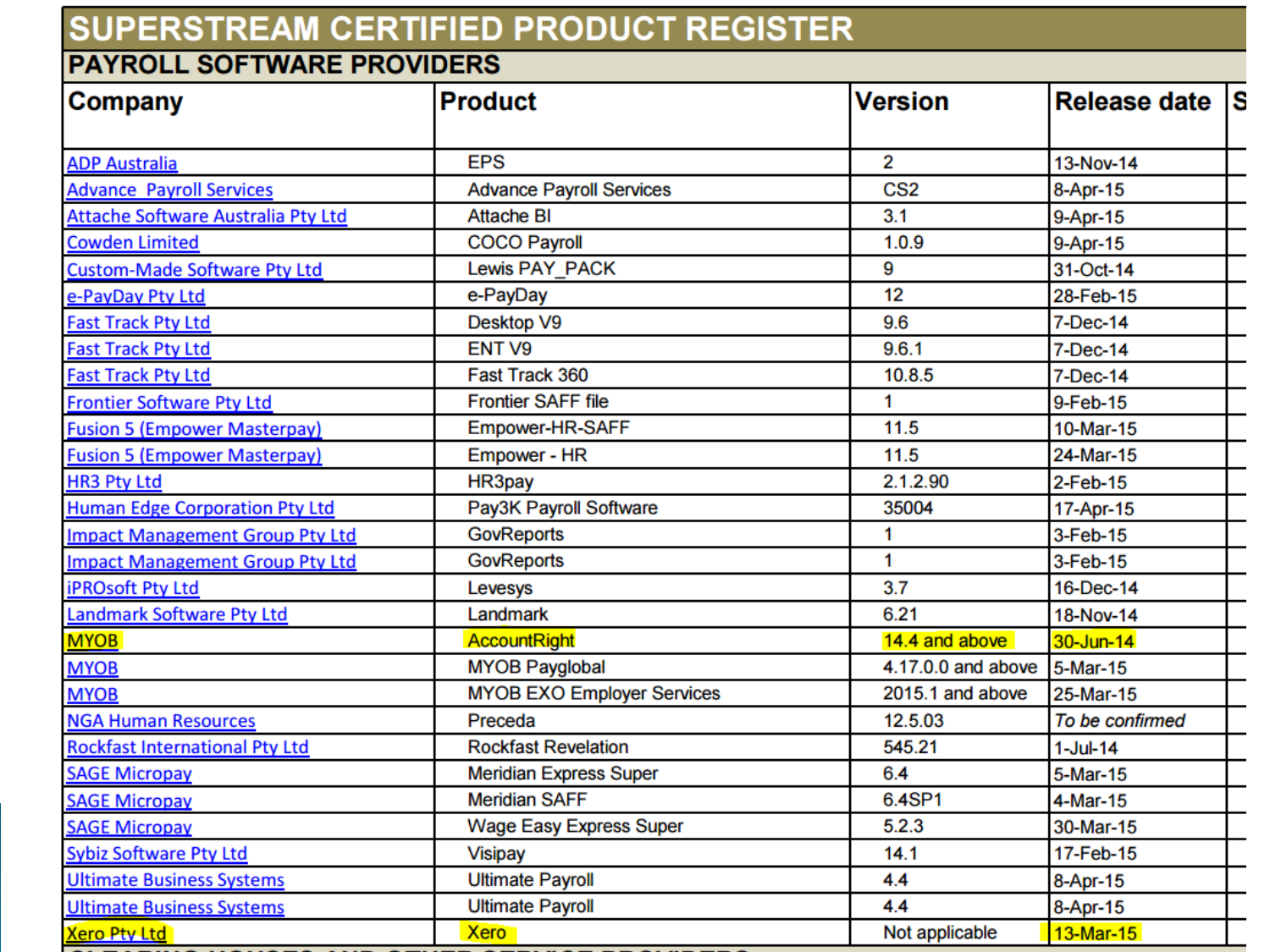Use the ATO's Small Business Superannuation Clearing House. Remember this option is for Small Employers only.

Once you register the service is free, no fees.

No software upgrade is necessary.

You will need to 'set up' each employee.

The ATO will distribute the money to your employee's Super Funds.

DO NOT be late – the ATO will know !

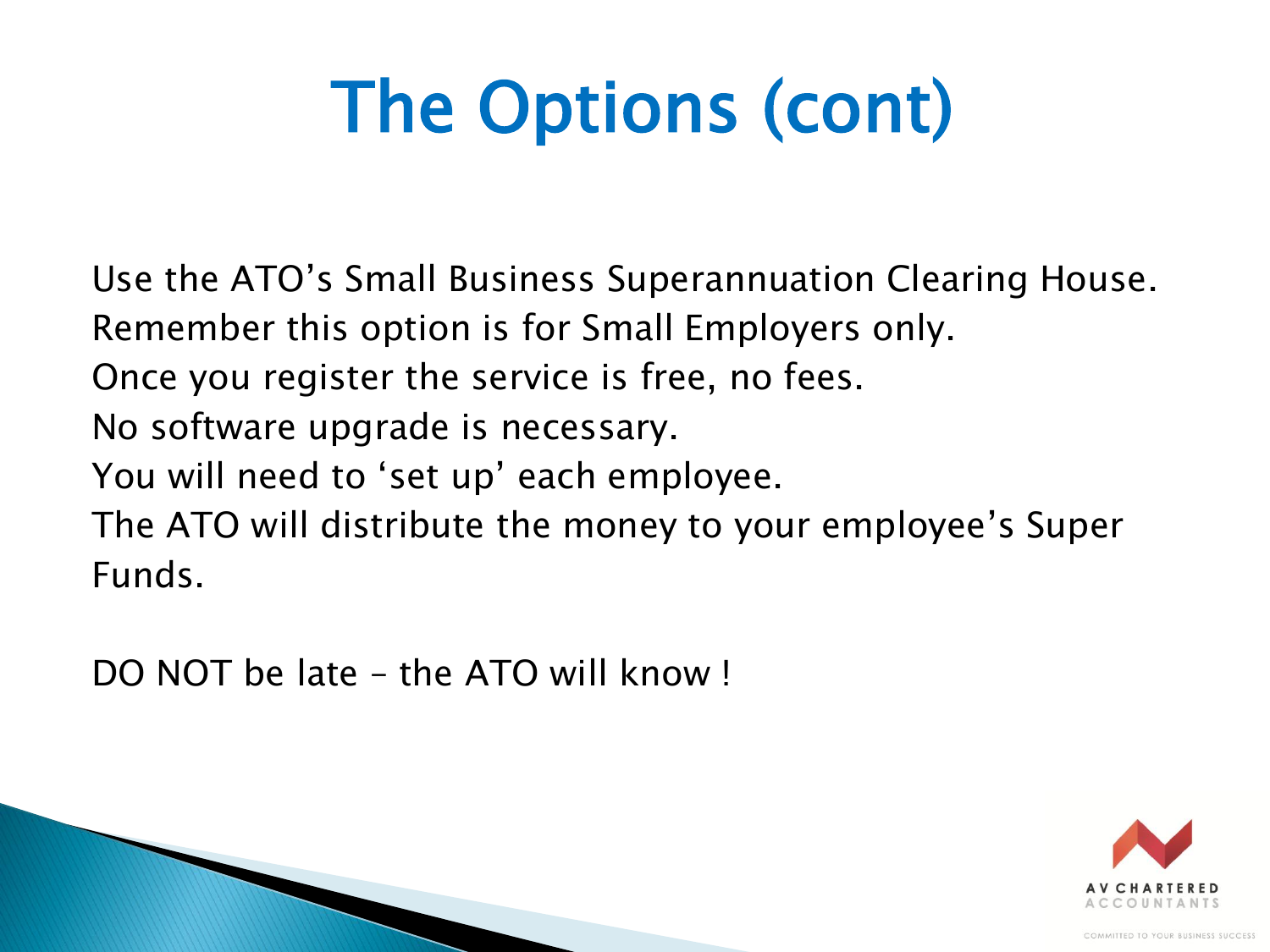# Self Managed Superannuation Funds (SMSF's)

If the employer and the SMSF are related parties, none of this applies (!); keep paying by cheque….

If the employer and the SMSF are NOT related parties, the SMSF will need to provide an Electronic Service Address (an EMA) to the employer.

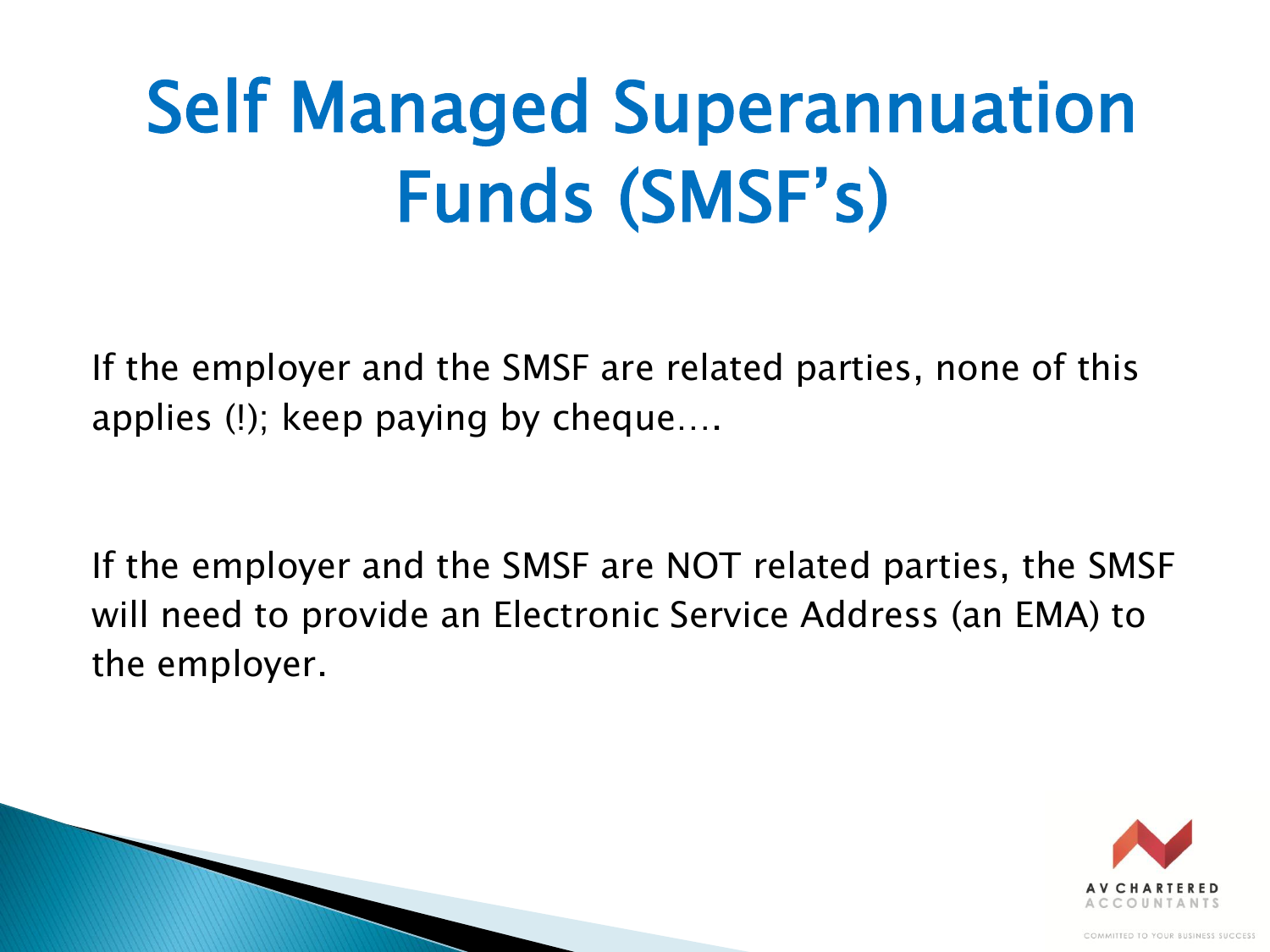#### Register of SMSF messaging providers - open to all SMSF trustees

| Provider name (the links below will<br>redirect you to a website) | <b>Contact details</b>         |
|-------------------------------------------------------------------|--------------------------------|
| Australia Post <sup>er</sup>                                      | superannuation@auspost.com.au  |
| Click Super <sup>er</sup>                                         | <u>info@dicksuper.com.au</u>   |
| Contributions Hub <sup>er</sup>                                   | info@contributionshub.com.au   |
| <b>GBST Wealth Management</b> <sup>L'</sup>                       | mywealthmailbox@gbst.com       |
| $K$ lui $^{\mathbb{C}^n}$                                         | <u>superstream@klui.com.au</u> |
| SMSF DataFlow E                                                   | support@smsfdataflow.com.au    |
| SMSFflow <sup>8</sup>                                             | info@smsfflow.com.au           |
| SuperChoice Services Pty Limited <sup>er</sup>                    | <u>smsf@superchoice.com.au</u> |
| Westpac QuickSuper SMSF Gateway                                   | smsfconnect@westpac.com.au     |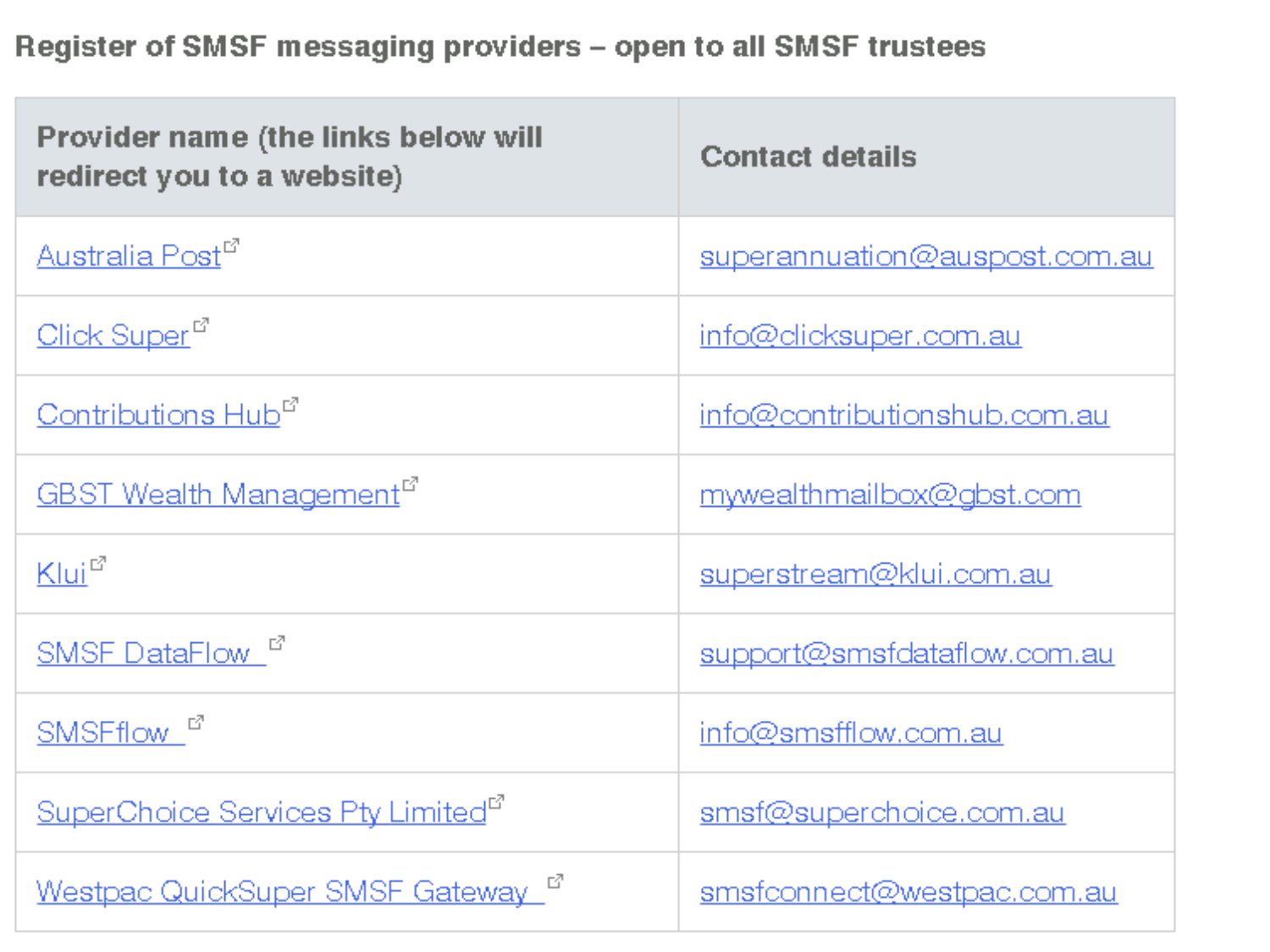### **The Future**

**Standard Business Reporting... Standard Chart of Accounts...** One Touch Payroll...

and... MyGov (NOA's; IAS's) EmployerTick SuperTICK

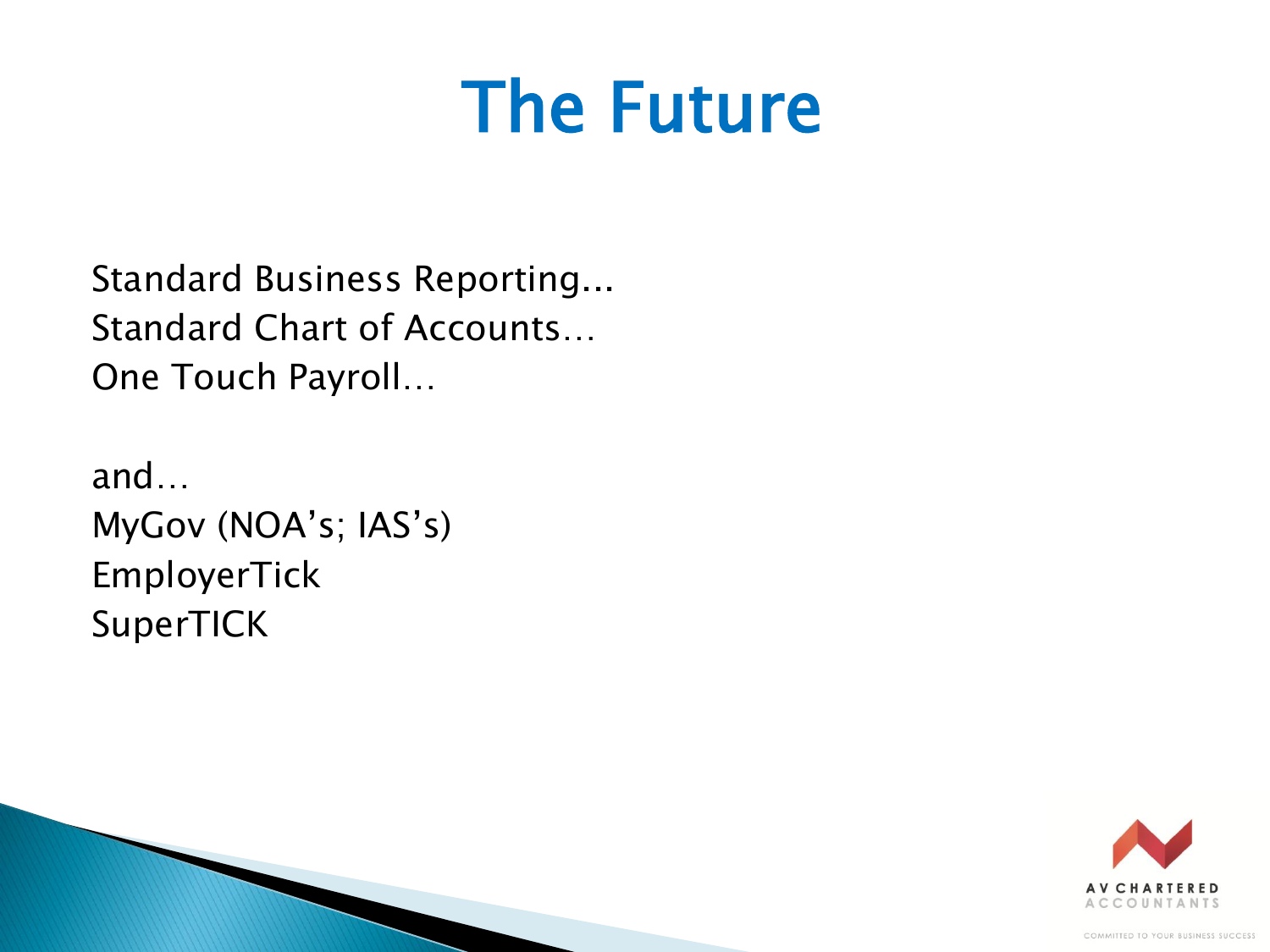### The Quote

"The Stone Age was defined by man's clever use of crude tools. The Information Age that we're in right now is being defined by man's crude use of clever tools".



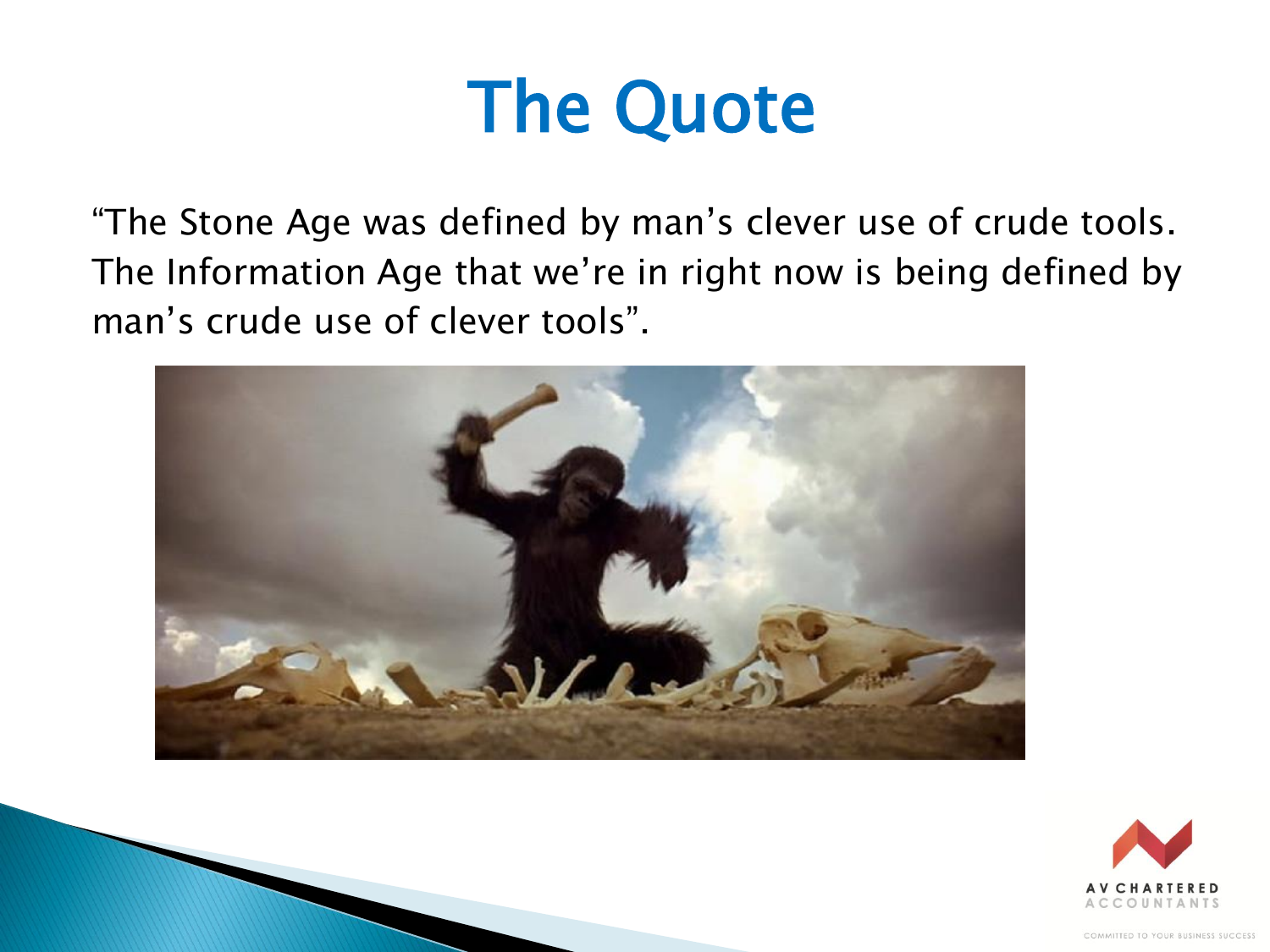## The Future (cont)

In 1985 Marty McFly travelled to 21 October 2015 in Back to the Future Part II !!